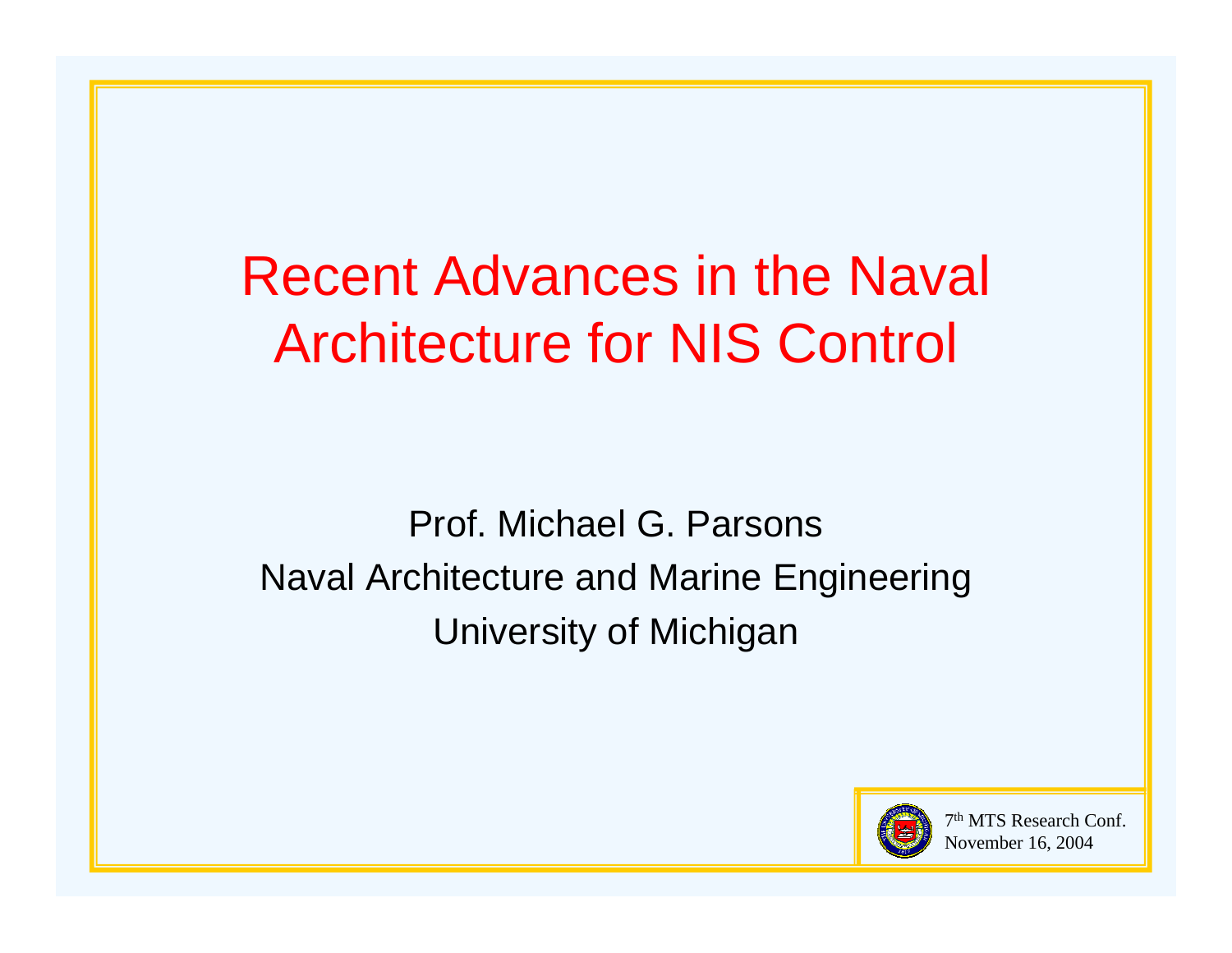### New IMO Requirements

- •A 95% volumetric ballast exchange (@ 200nm, 200 m). Effectiveness is still being debated, however.
- • Flow-through exchange for three volumes "shall be considered  $"$  to  $"$ meet the requirements
- •All ships shall remove and dispose of sediments in ballast spaces
- • Mana gement standard for non-exchan agement standard for non-exchange: less than 10 viable<br>organisms/m<sup>3</sup> above 50 μm and 10 between 50 and 10 μ  $^3$  above 50  $\mu$ m and 10 between 50 and 10  $\mu$ m
- •Indicator microbes: E. coli, Vibrio cholerae, intestinal Enterococci

*re: International Convention for the Control and Management of Ships' Ballast Water and Sediments, IMO, Feb. 13, 2004*

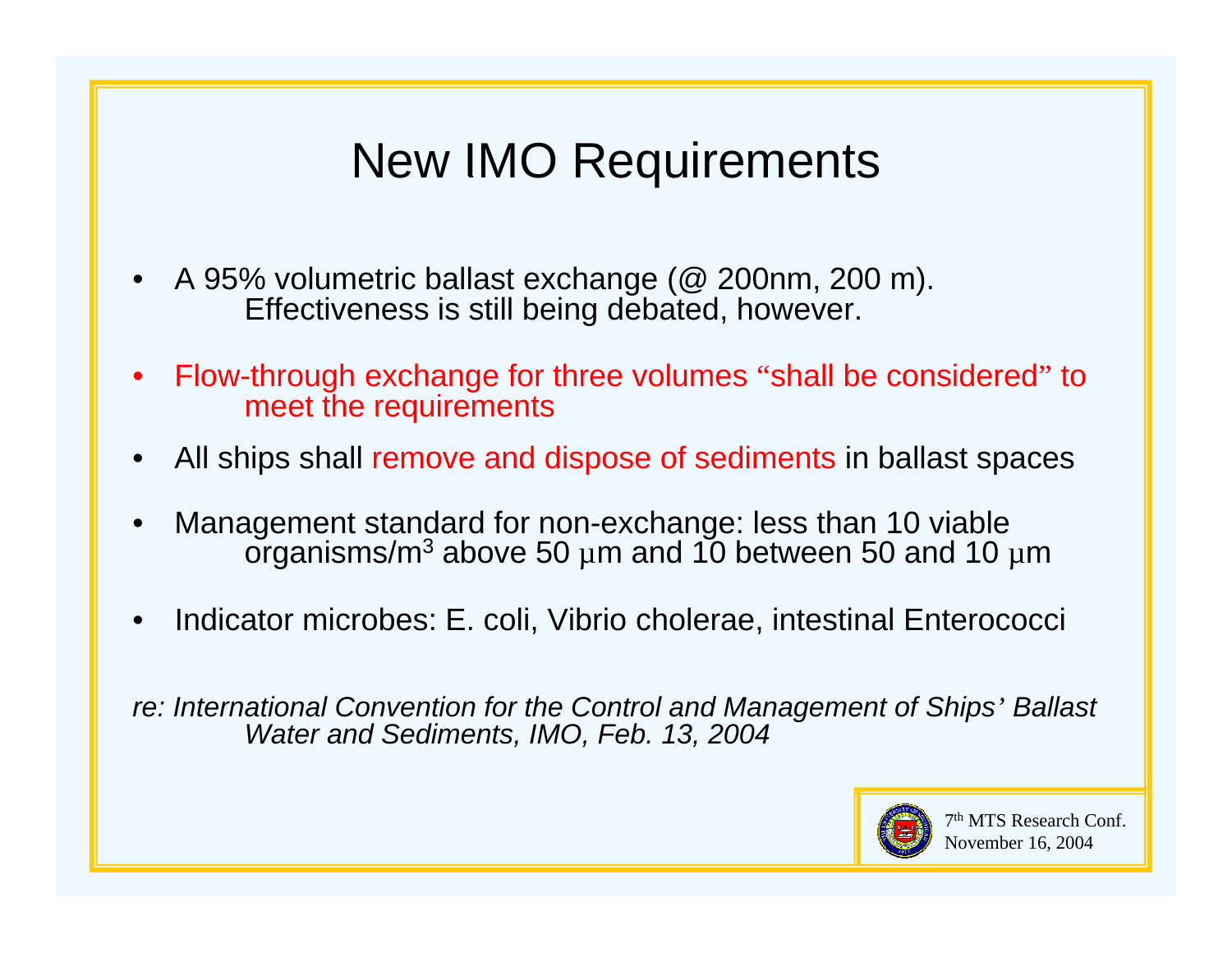### Idealized Models of Flow-Through Exchange

- •No mixing of the new and old ballast water (so-called *plug flow*); then one tank volume of flow yields 100% replacement
- $\bullet$  *Perfect mixing* of the new and old ballast water at all times then the concentration of <u>old</u> water is given by

 $C(t) = C_i e^{-t/\tau}$  where  $\tau$  = residence time = tank volume/inlet flow rate

after three volumes (t = 3 $\tau$ ), the exchange is 95% this is the basis for current rules confirmed by *MV Iron Whyalla* tests (rectangular tanks)

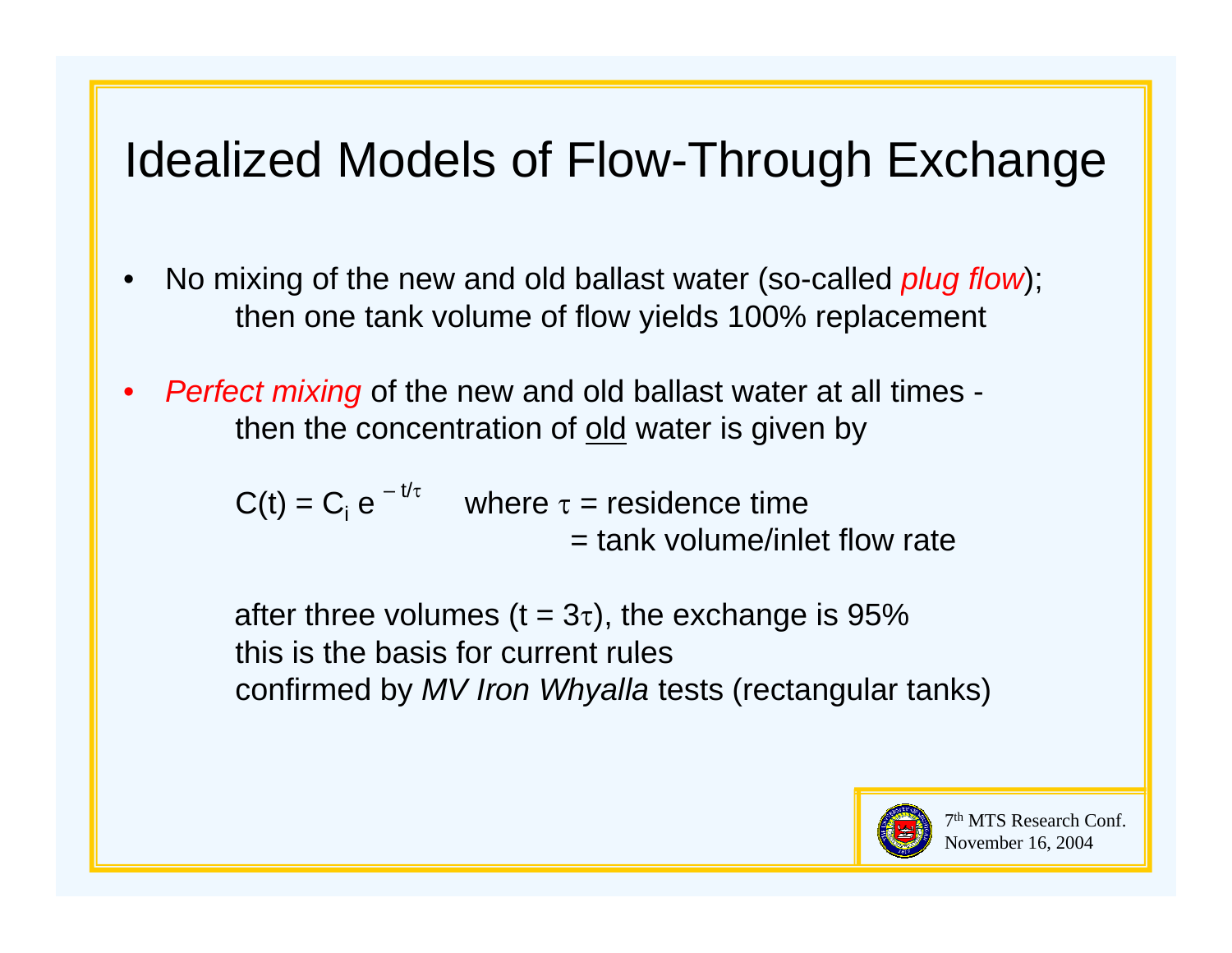### Impact of Ballast Tank CFD Research

- • This research has shown that CFD can be used to analyze exchange effectiveness and help design better ballast tanks.
- • This research has shown that the new IMO rules are flawed and will not necessarily provide the protection assumed.
- • This research has demonstrated that the bulk carrier hooper side/wing tank configuration previously recommended in the ship design literature is actually the worst possible choice.
- re: Kent, C. P, and Parsons, M. G., "Computational Fluid Dynamics Study of the Effectiveness of Flow-Through Ballast Exchange," *Transactions* of SNAME, Vol. 112, 2004.

summary to appear in IMO Globallast's *Ballast Water News* – future issue circulation to 12,000 policy, biology, and engineering NIS specialists world wide world-wide

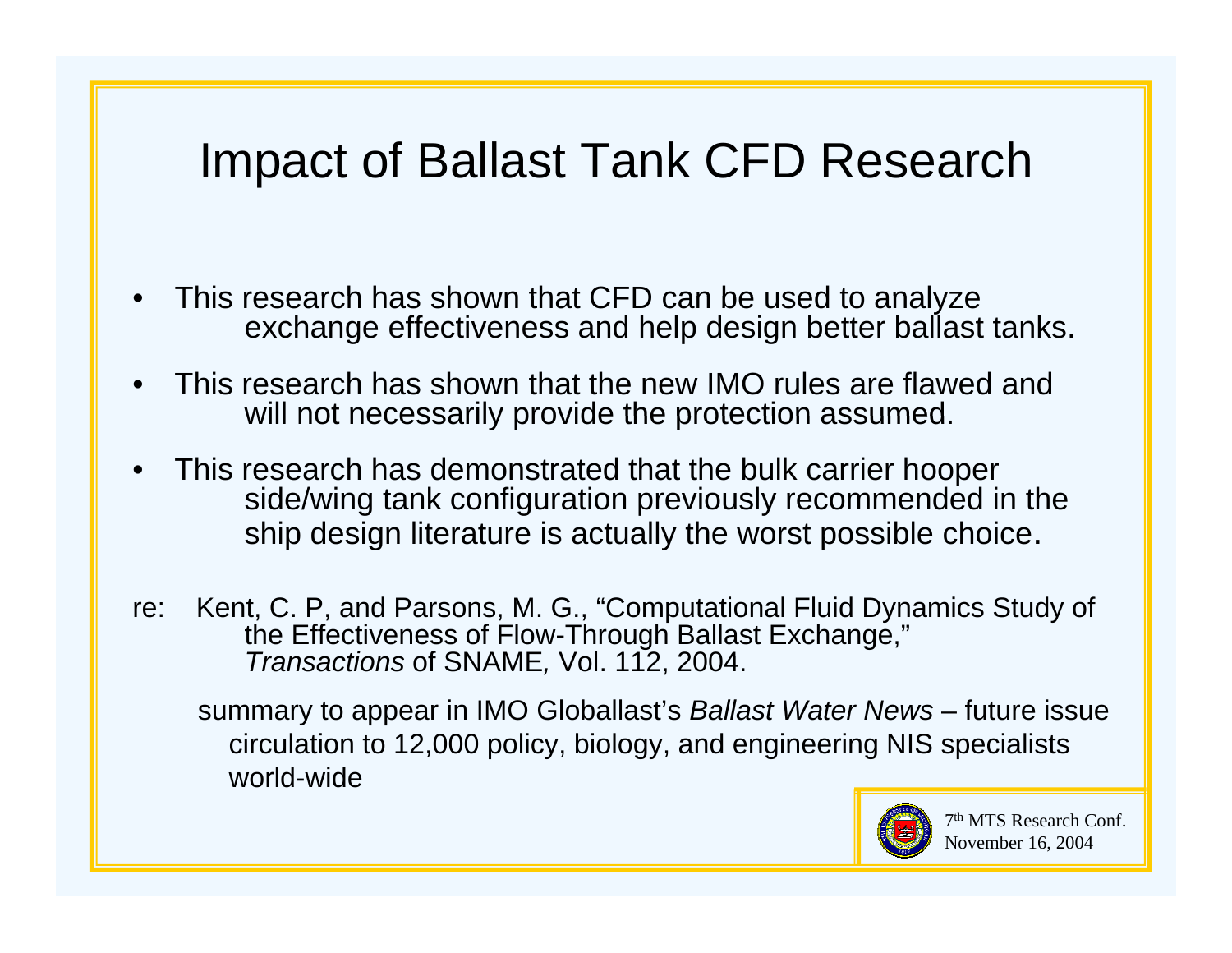### The "Ballast-Free" Ship

- •Period 2002-2004 (nearing end)
- • Development of a new concept of ship design to essentially eliminate the potential for NIS introductions through the ballast water vector
- • Investigation of related design and technical research issues associated with this concept

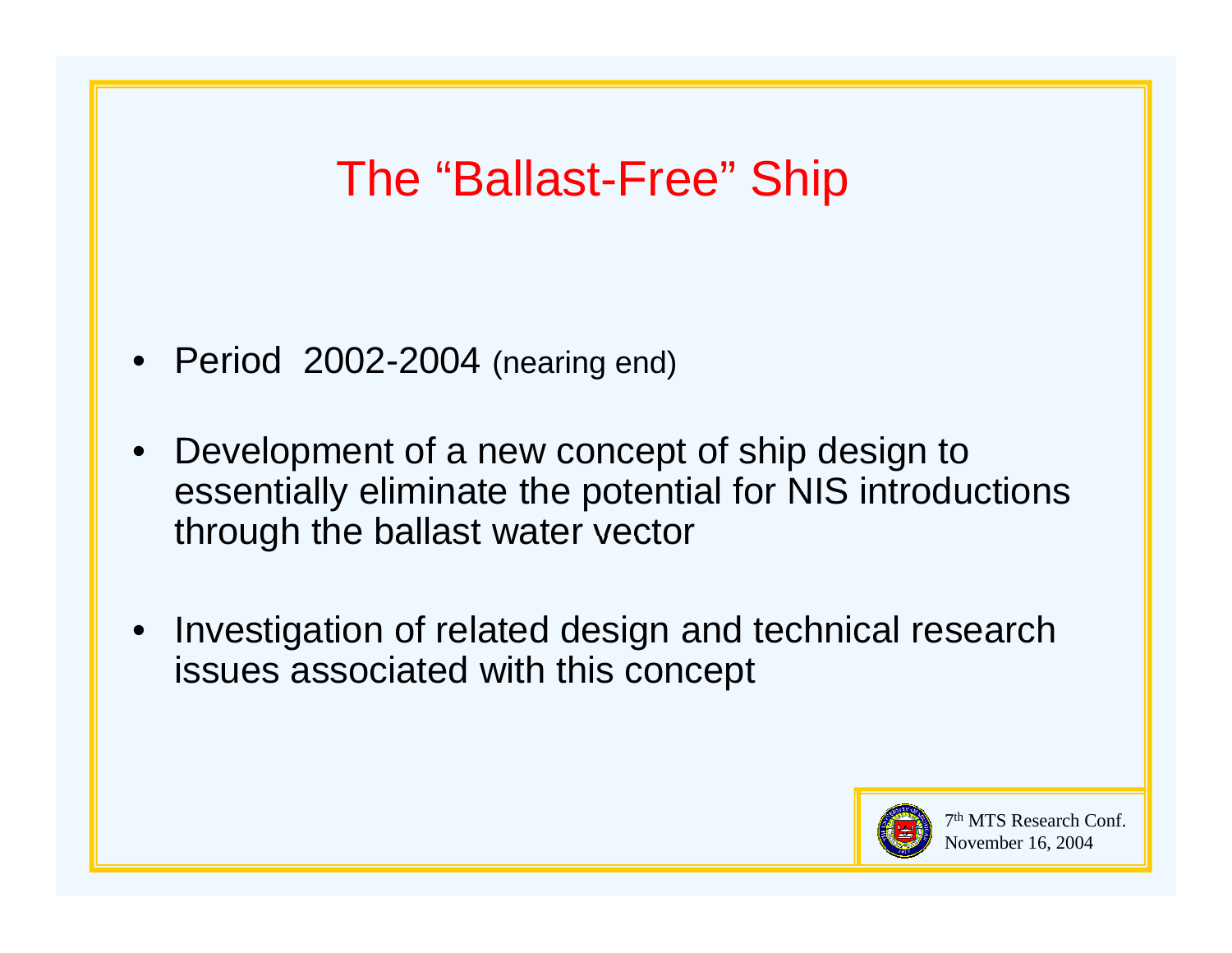### The Ballast-Free Ship Concept

Its origin was in National Research Council's Ships' Ballast Water Operations Committee deliberations :

**Question** from biologists/ecologists in the:

"Why not just eliminate the use of water ballast?"

### **Response**:

"Water ballast is necessary in the light cargo condition to ensure:

- Transverse stability
- Bow submergence
- Propeller submergence
- Reduce windage for adequate maneuverability, …"

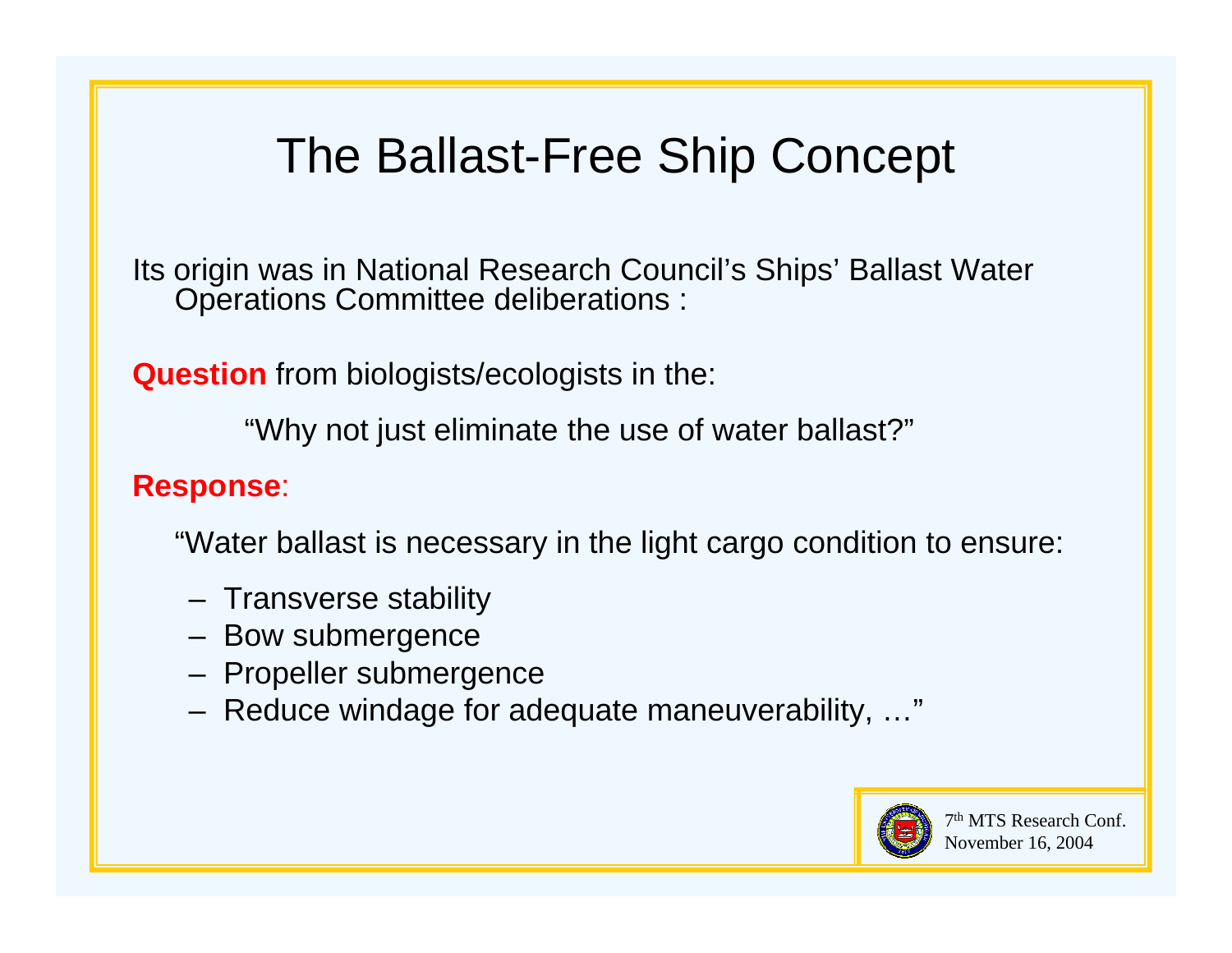## The Ballast-Free Ship Concept (cont.)

- • Traditional approach: Add water ballast to increase vessel weight in the light cargo condition
- •Paradigm shift: instead of thinking add weight, reduce buoyancy
- • **Ballast-Free Ship concept principles**:
	- Replace traditional ballast tanks by longitudinal, structural ballast trunks that extend beneath the cargo region below the ballast waterline.
	- Connect these trunks to the sea through a plena at the bow and the Connect these trunks to the sea through a plena at the bow and the<br>stern. Flood trunks in the ballast condition. Pump out when finished.
	- – The natural hydrodynamic pressure differential between the bow and the stern region induces a slow flow in the ballast trunks.
	- **Thus, the trunks are always filled with "local seawater".**
- •US Patent #6694908, 2004

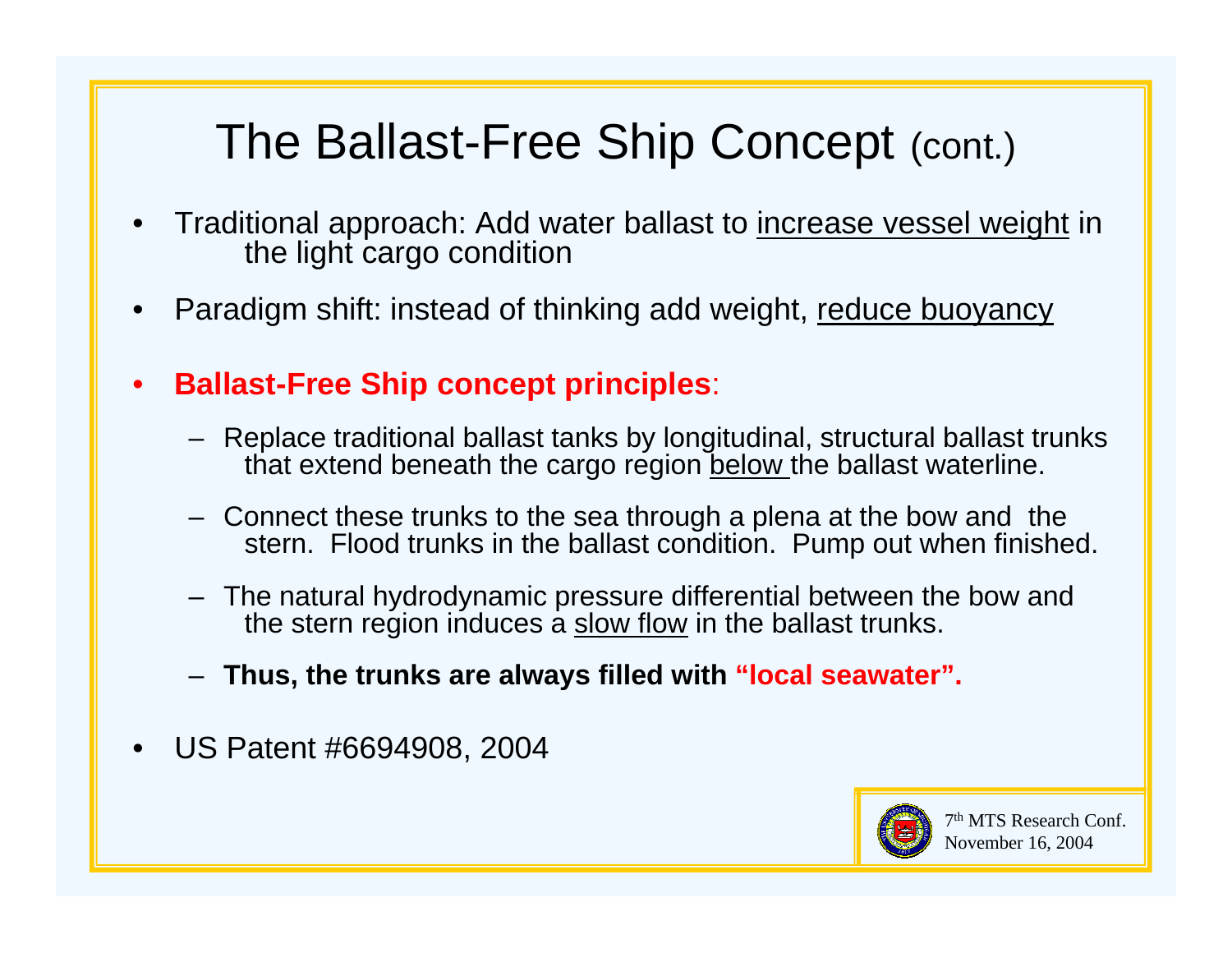### The Ballast-Free Ship Concept (cont.)

#### •Concept advantages:

- Eliminates the need for costly ballast water treatment equipment.
- Effective approach even for transport of biota smaller than 50 microns; e.g. Vibrio cholerae
- • Concept development requirements: the project research
	- Prove feasibility of concept (CFD studies of available pressure differential, trunk flow development, effect of waves).
	- Investigate resistance and propulsion impacts (model tests).
	- Re-design the internal structure to implement the concept and ensure structural strength adequacy.
	- Assess intact stability, probabilistic damage stability and seakeeping performance.
	- Evaluate economic feasibility.

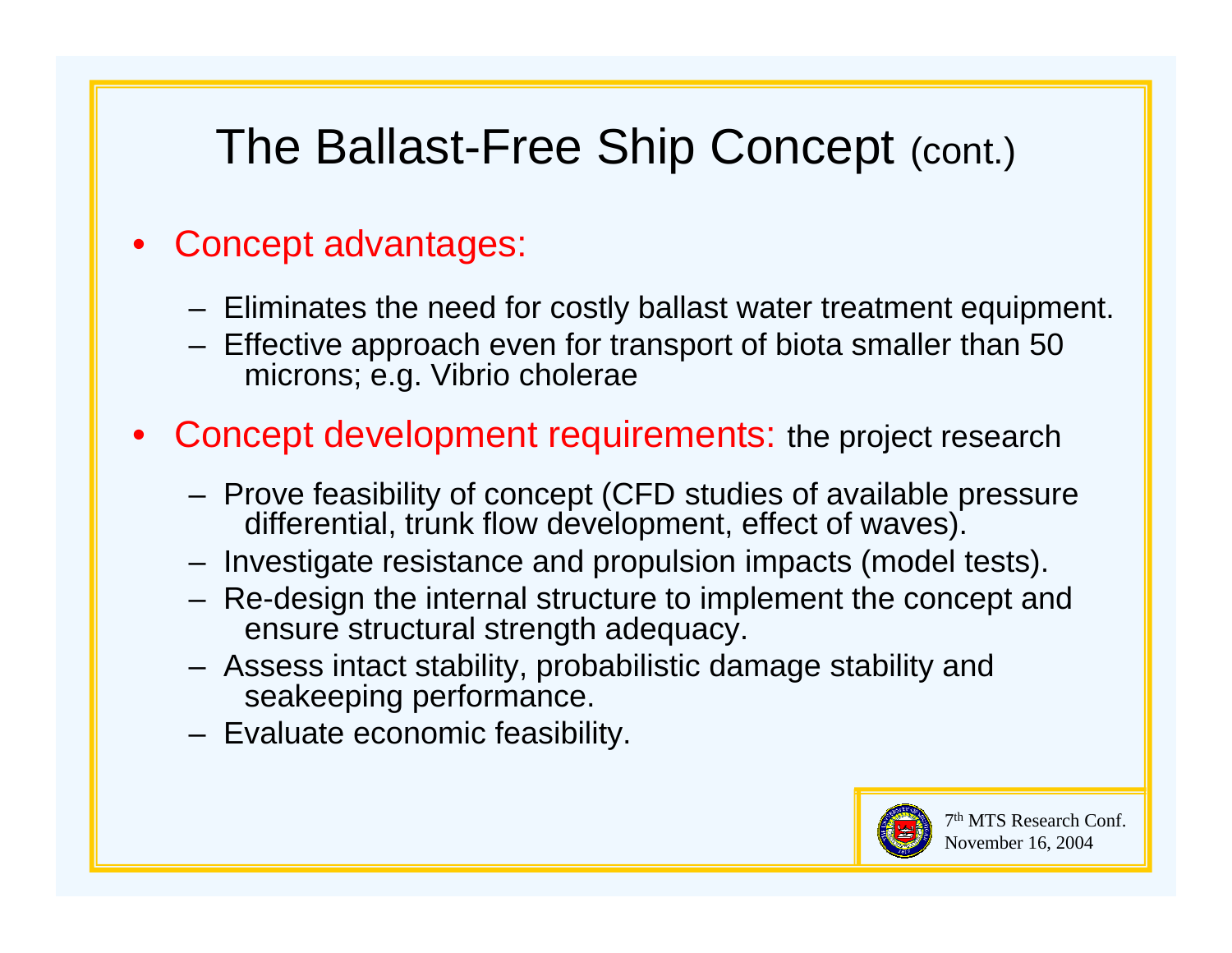### Summary of Economic Comparison

Change in Required Freight Rate compared to filtration and UV treatment

 $\Delta$ RFR = (CRF(i, n)  $\Delta$ P +  $\Delta$ A)/C

- • Ballast-free ship with 7.5% power penalty found in our tank testing and a larger engine  $+$  \$0.133/t of cargo
- •• Ballast-free ship with 7.5% power penalty and <u>same</u> engine \$0.023/t, a small savings
- •Ballast-Free Ship without any power penalty - \$0.204/t, significant

Ballast-Free Ship compared to flow-through exchange  $+0.165/t$